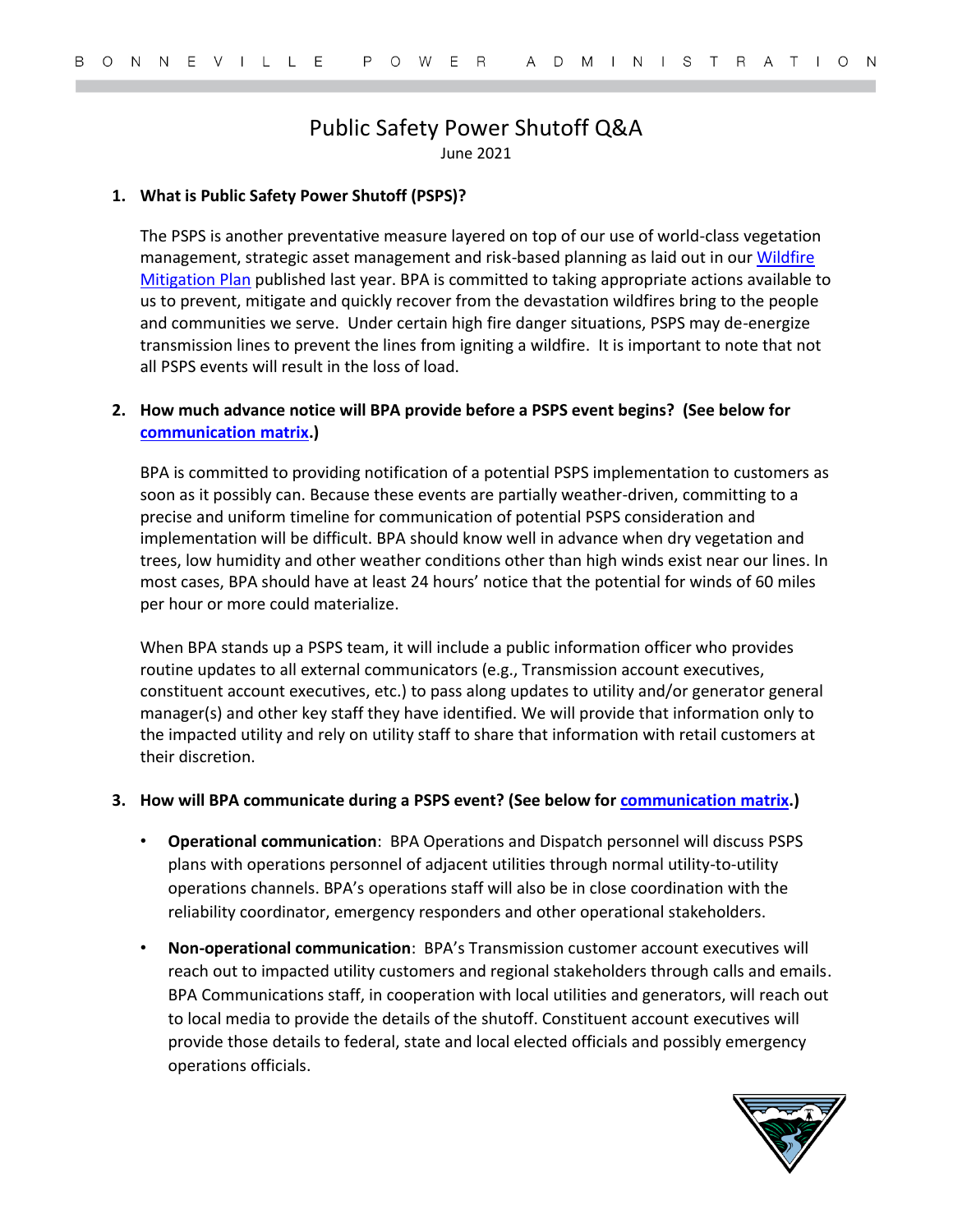• **Emergency Support Function 12 communication**: BPA continuity staff will be in close communication with ESF-12 staff.

# **4. How will BPA communicate after a PSPS event? (See below fo[r communication matrix.](#page-2-0))**

As BPA monitors conditions and prepares to re-energize facilities involved in the PSPS, BPA will continue to communicate through the same channels as it did throughout the event.

# **5. How will BPA transfer customers be notified if another transmission provider implements PSPS on its system?**

BPA has been in close communication with our neighboring utilities to coordinate PSPS efforts across the region. If BPA becomes aware of a PSPS event that affects a transfer customer, either initiated by BPA or others, it will contact the transfer customer to discuss the event.

## **6. How will BPA work with other regional utility operators to identify key decision factors?**

BPA has reached out to a number of other partner utilities for benchmarking and coordination. During the PSPS analysis, BPA will coordinate with neighboring utilities to assess the impacts of potential PSPS outages with actions the utility may be taking. When BPA determines PSPS outages are required, it will coordinate with neighboring utilities to ensure safe and reliable operation of the transmission system.

# **7. How will BPA notify utilities affected by lines at higher risk of PSPS?**

BPA has informed all of its utility customers about whether or not they are impacted by one or more of the high-risk lines. For those utilities that are affected by high-risk lines, BPA has met with them in small groups to discuss the operational impacts should an outage be required.

Note: BPA is actively working to make upgrades in the field to reduce the number of high-risk lines and will notify affected utilities as the lines transition from high to normal risk.

## **8. How can utilities contact BPA for questions regarding the PSPS and its implementation?**

All non-operational questions should be directed to the utility's Transmission account executive.

For real-time operational questions, utilities should use existing communication channels.

## **9. How can utilities aid BPA in the patrols prior to re-energization?**

During a PSPS event, BPA will use all tools at its disposal to ensure the safe and reliable operation of the transmission system. This can potentially involve leveraging existing mutual assistance or other agreements with neighboring utilities to provide BPA with the aid and support needed to bring the lines back in service as quickly and safely as possible. These will be evaluated on a case-by-case basis.